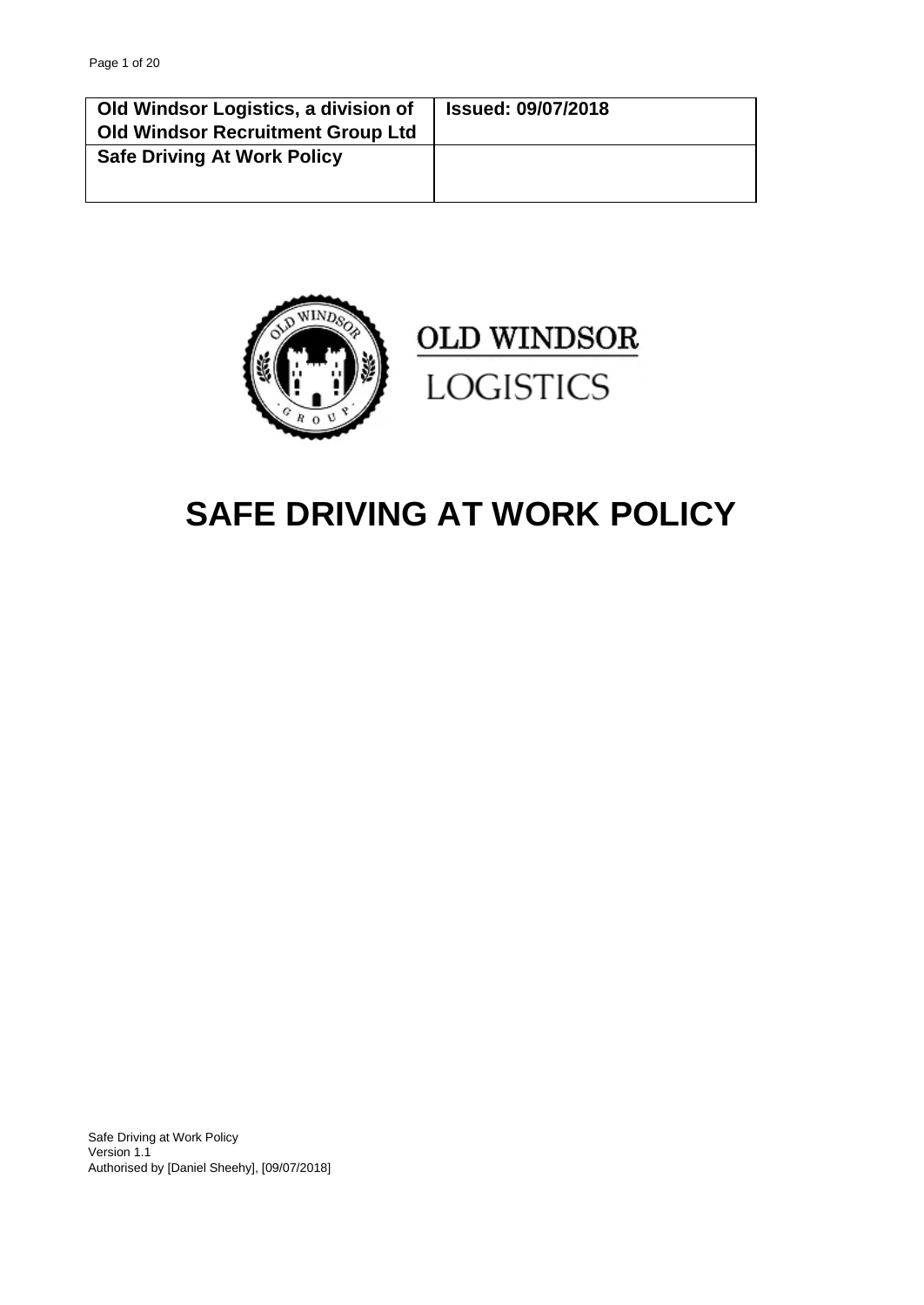## **Contents**

- **1 Introduction**
- **2 Policy Statement**
- **3 Legislation**
- **4 Definitions**
- **5 Scope of Policy**
- **6 Employer's Responsibilities**
- **7 Supervisor's Responsibilities**
- **8 Employee's Responsibilities**
- **9 Accountability 10 Risk Assessment:** 
	- **Job/Task risk Assessment**
	- **Driver Risk Assessment**
	- **Vehicle risk Assessment**
	- **Review of Assessments**
- **11 Eligibility to Drive:** 
	- **Drivers**
	- **Unacceptable Risk Drivers**
	- **Non-authorised Drivers**  $\Box$  **Training and Assessment 12**
	- **Vehicles:** 
		- **Inspection, Testing and Maintenance for Company Vehicles**
		- **Private Vehicles**
		- **Pool Vehicles**
		- **Tyres** 
			- **Daily and Weekly Maintenance Checks**
- **13 Mobile Phones and** 
	- **other interactive communication devices**
- **14 Driver's Handbook 15 Drugs and Alcohol**
- **16 Workplace Smoking**
- **17 Motoring Offences**
- **18 COSHH**
- **19 Accident and incident reporting**
- **20 Review**
- **21 Record Keeping**

#### **Appendices**

- **A Employee Declaration**
- **B Driver Health Screening Questionnaire**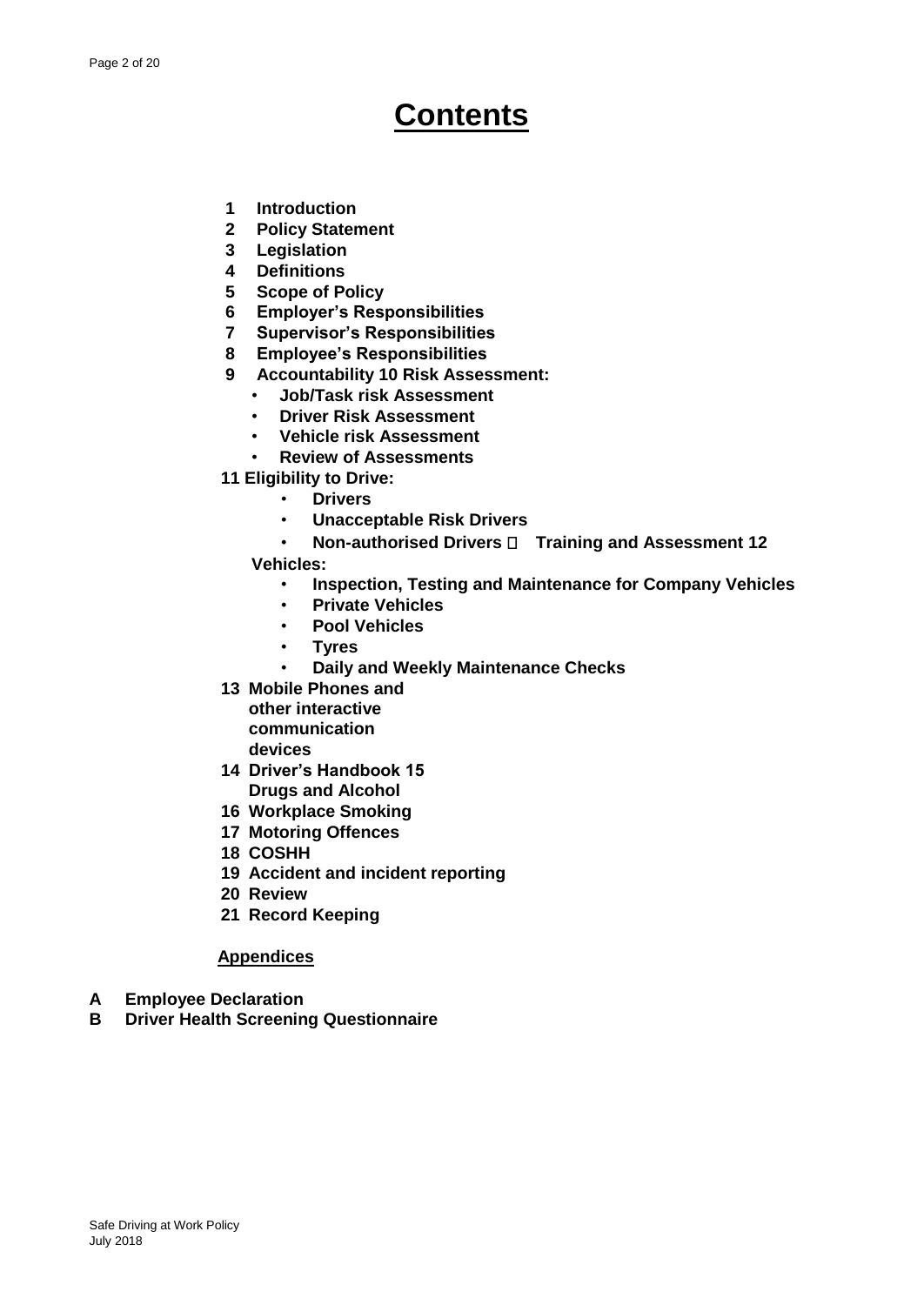## **1. INTRODUCTION**

1.1 This policy meets the requirements of the Health & Safety at Work Act s.2 (1) and the Management of Health & Safety at Work Regulations 1999 (Regulation 3).

1.2 The Health and Safety at Work Act and the Management of Health & Safety at Work Regulations impose a range of responsibilities on Old Windsor Logistics as

Employers. This policy sets out the organisation's response to its responsibilities for all employees who are required to drive in the discharge of their business duties, whether using a vehicle provided by the company or their own private vehicle.

- 1.3 This policy supports the organisation's overall Health & Safety Policy and the organisation's duty to protect the health and safety of employees and other persons affected by its activities. Old Windsor Logistics will comply with relevant statutory requirements as a minimum to achieve this aim.
- 1.4 Old Windsor Logistics believe that good health and safety management will not only enhance employees' working conditions but will also help to deliver the organisation's mission of being an employer of choice.
- 1.5 This policy, relevant procedures and guidance will be followed by all employees in undertaking these duties, both for the benefit of the business and the safety of individuals while driving.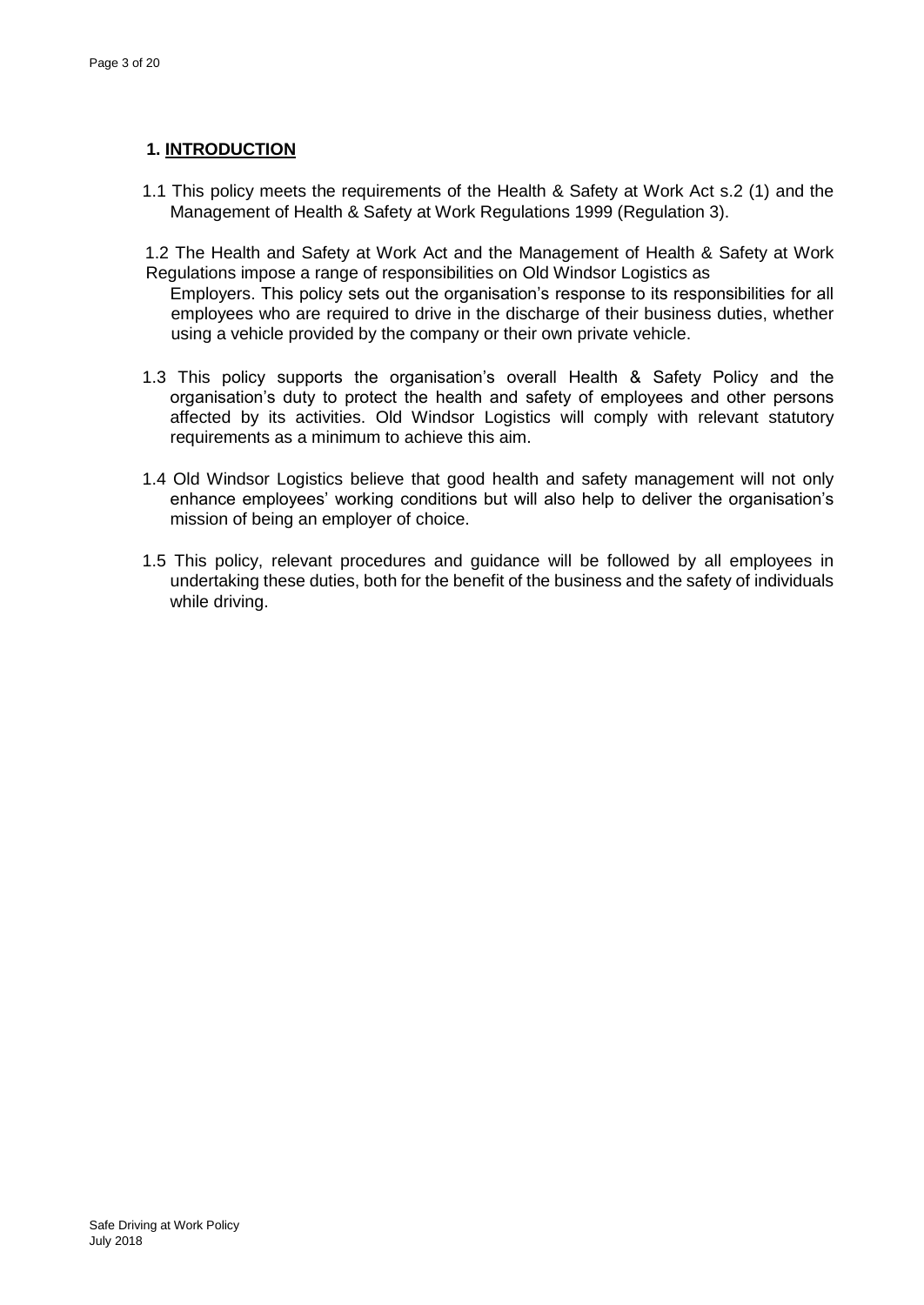## 2. **POLICY STATEMENT**

- 2.1 Old Windsor Logistics recognise the value of its workforce and the need to ensure its employees' safety while carrying out company business, which includes the need to assess and reduce any risks that may be a potential danger to employees.
- 2.2 It is our policy to ensure that health and safety risks that may be encountered during work activities are eliminated or reduced as far as possible to the lowest practical level. This policy recognises the added risk employees face when spending most of their working day driving whilst carrying out the organisation's business.
- 2.3 This policy sets out the respective responsibilities of Old Windsor Logistics, employees and their supervisors in managing the risks arising from driving activity. These are supported by procedures to minimise the risks and to provide employees with information, instruction, training and equipment to reduce the likelihood of that risk occurring.
- 2.4 Old Windsor Logistics will ensure that arrangements are in place to carry out this Policy and that resources are provided to ensure its fulfilment.
- 2.5 Any employee who is required to drive in the discharge of their duties (whether using a vehicle provided by the company or their own private vehicle) must adhere to the requirements of this policy and associated guidance. Failure to do so may give rise to disciplinary procedures being instituted against an employee, which could result in dismissal.
- 2.6 Each employee will be provided with such information, instruction and training to enable them to understand the importance of Health and Safety in the workplace and their personal responsibility for their safety and the safety of others.
- 2.7 Ultimate responsibility for all matters relating to health and safety rests with the directors, who will provide sufficient resources to enable the companies compliance with this policy.

Signed : ---------------------------------------------------------------- Date : ---------------------------------

| Date: | ----------------------------- |
|-------|-------------------------------|
|-------|-------------------------------|

**Director**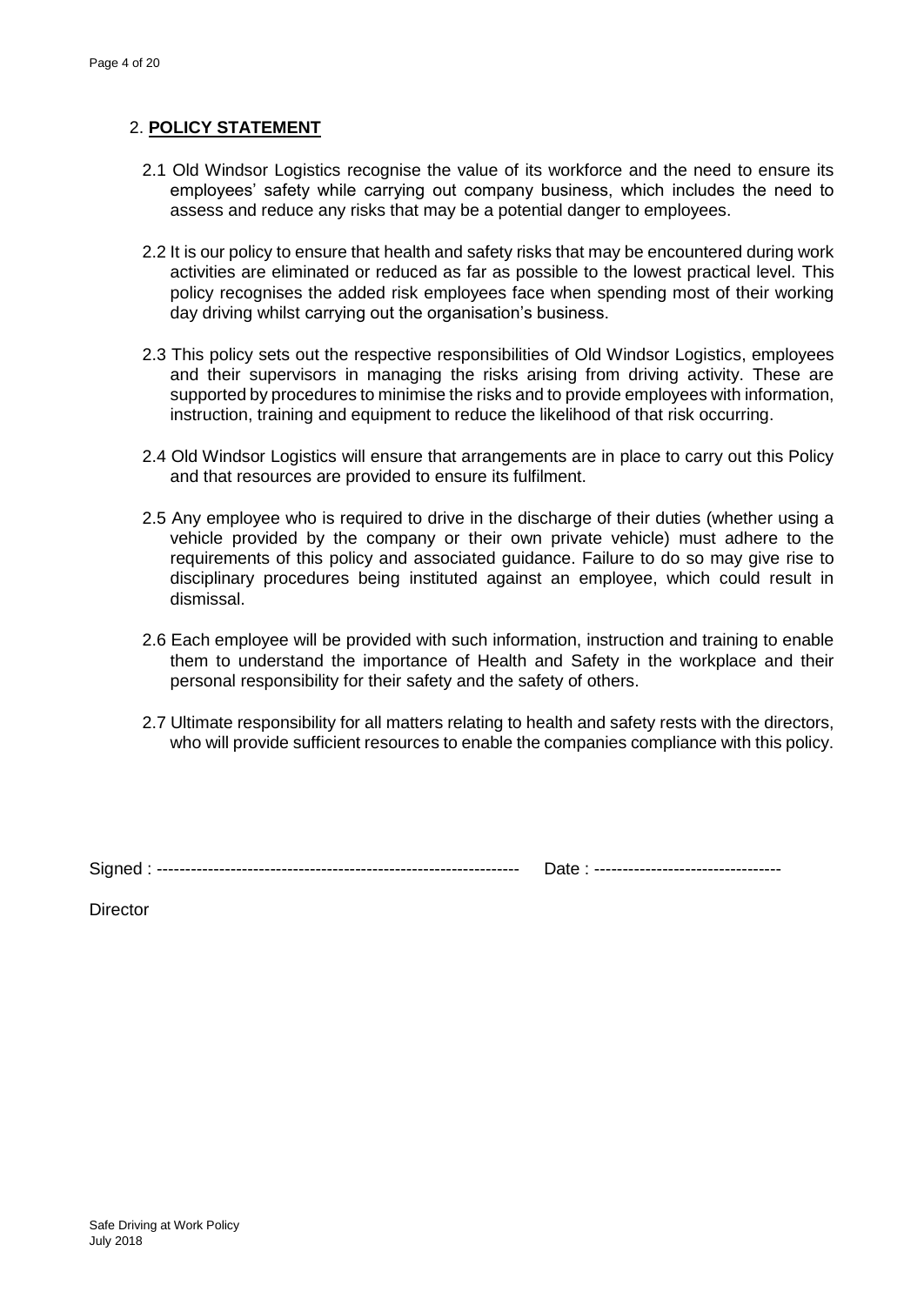## **3. LEGISLATION**

- 3.1 The legislation governing this procedure is contained in, but not limited to:
	- 3.1.1 The Health and Safety at Work Act 1974
	- 3.1.2 [Management of Health and Safety at Work Regulations 1999](http://www.hmso.gov.uk/si/si1999/19993242.htm)
	- 3.1.3 [Provision and Use of Work Equipment Regulations 1998](http://www.hmso.gov.uk/si/si1998/19982306.htm)
	- 3.1.4 [Workplace \(Health, Safety and Welfare\) Regulations 1992](http://www.hmso.gov.uk/si/si1992/Uksi_19923004_en_1.htm)
	- [3.1.5](http://www.hmso.gov.uk/si/si1995/Uksi_19953163_en_1.htm) [Reporting of Injuries, Diseases and Dangerous Occurrences Regulations 1995](http://www.hmso.gov.uk/si/si1995/Uksi_19953163_en_1.htm)
	- 3.1.6 [Health and Safety \(First Aid\) Regulations 1981](http://www.hse.gov.uk/hthdir/noframes/firstaid.htm)
	- 3.1.7 [The Road Traffic Act 1991](http://www.hmso.gov.uk/acts/acts1991/Ukpga_19910040_en_1.htm)
	- 3.1.8 The Road Safety Act 2006
	- 3.1.9 Road Vehicles (Construction and Use) Regulations 1986 (as amended)
	- 3.1.10 The Working Time Regulations 1998 (as amended)

## **4. DEFINITIONS**

- 4.1 For the purposes of this policy the following definitions apply:
	- 4.1.1 **Company Vehicle** refers to any vehicle that is provided by Old Windsor Logistics and used by employees for driving on company business.
	- 4.1.2 **Private Vehicle** refers to any vehicle that is provided by an employee for driving on company business.
	- 4.1.3 **Driving at Work** refers to any work carried out on behalf of the company that involves the employee in time spent driving a vehicle and covers all journeys other than to and from the normal place of work.

## **5. SCOPE OF POLICY**

- 5.1 This policy applies to all employees of Old Windsor Logistics who drive either a Company Vehicle or Private Vehicle on company business. Old Windsor Logistics Health & Safety procedures and guidance support this policy and the management of the recognised risks associated with road use.
- 5.2 Old Windsor Logistics will comply with the requirements of the Health & Safety Executive in the implementation of this policy.
- 5.3 This policy will be implemented in conjunction with the requirements of the Old Windsor Logistics company vehicle scheme (as amended from time to time), car usage policies and procedures, and insurance policy/procedures.
- 5.4 This Policy is predicated on the following principles, which places employee safety as paramount:-
	- 5.4.1 Only authorised drivers will be permitted to drive on company business.
	- 5.4.2 Driving time is deemed to be part of the working day (excluding travelling to your normal place of work which is classed as private use).
	- 5.4.3 Breaks should be taken in the journey before you begin to feel fatigued as a minimum, a 15 minute break every 2 hours is recommended.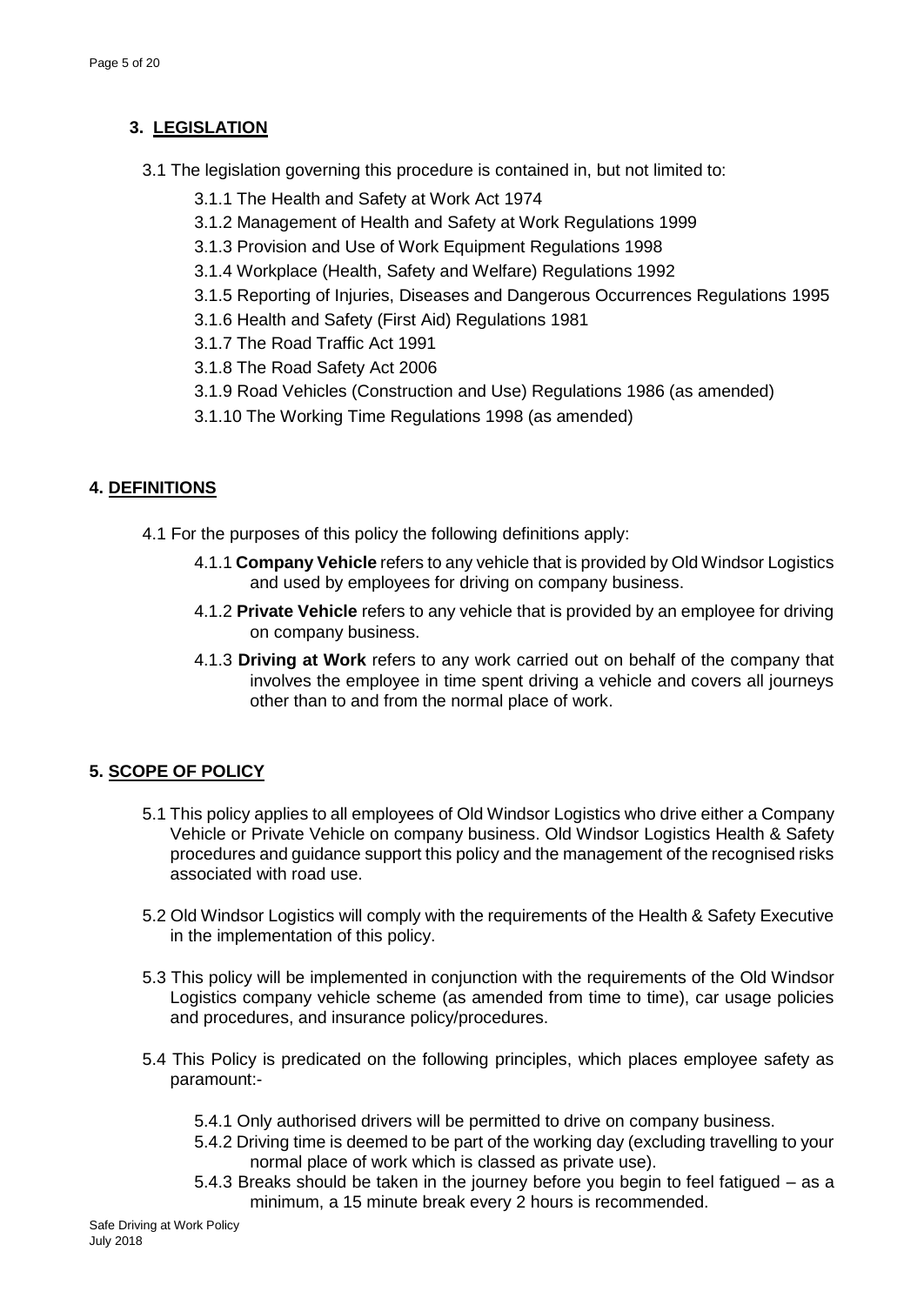- 5.4.4 Consideration should be given to sharing the driving (where appropriate i.e. the individual is an authorised driver, has the appropriate insurance cover to drive the vehicle, is familiar with the vehicle etc).
- 5.4.5 Risk assessments for all employees driving on company business will be undertaken.
- 5.4.6 Relevant training as deemed necessary/appropriate will be carried out.
- 5.4.7 Drivers will be provided with safety packs which will include a high visibility jacket, trousers, safety helmet, safety boots and gloves.

#### **6. EMPLOYER'S RESPONSIBILITIES**

- 6.1 Old Windsor Logistics takes its responsibilities with regards the health & safety of its employees seriously, and will ensure that the requirements of this policy, associated handbooks, procedures and guidance are adhered to. This will include ensuring that all relevant employees are properly trained and regularly updated on their responsibilities in the application of this policy, particularly when reviewed and changed.
- 6.2 Old Windsor Logistics will abide by the responsibilities contained within the Health & Safety at Work Act 1974 and the Management of Health & Safety at Work Regulations 1999, and will review this Policy in the light of any legislative or regulatory changes.
- 6.3 The principal legal duty on employers is, so far as is reasonably practicable, to provide and maintain safe systems of work, and to take all reasonably practicable precautions to ensure the health and safety of all workers in the workplace and members of the public who might be affected by their activities.
- 6.4 As well as complying with the law, Old Windsor Logistics will follow the guidance and good practice recommended by the Health and Safety Executive and industry standards where applicable.
- 6.5 To ensure the effectiveness of, and compliance with this Policy, the company's Safety Team will monitor its application and implementation, and review this policy on a regular basis to ensure it remains appropriate for Old Windsor Logistics in terms of achieving its objectives.
- 6.6 Old Windsor Logistics will publish this policy and associated guidance, and ensure that all relevant employees have access to a copy.
- 6.7 Old Windsor Logistics is committed to ensuring that all employees who are required to drive in the furtherance of their duties or to manage those employees who do, clearly understand their position in law and the implications for them of this policy, and are trained to undertake their duties in respect of this policy.
- 6.8 Old Windsor Logistics will provide all the necessary training, guidance, safety equipment, advice etc, to ensure employees meet their obligations.
- 6.9 Old Windsor Logistics will assist in the rehabilitation of drivers involved in serious accidents by:
	- 6.9.1 Working closely with the driver and emergency services in determining the cause of the accident.
	- 6.9.2 Providing counselling to the employee(s) through the company's legal expenses insurer. This service is free to employees and is a confidential service.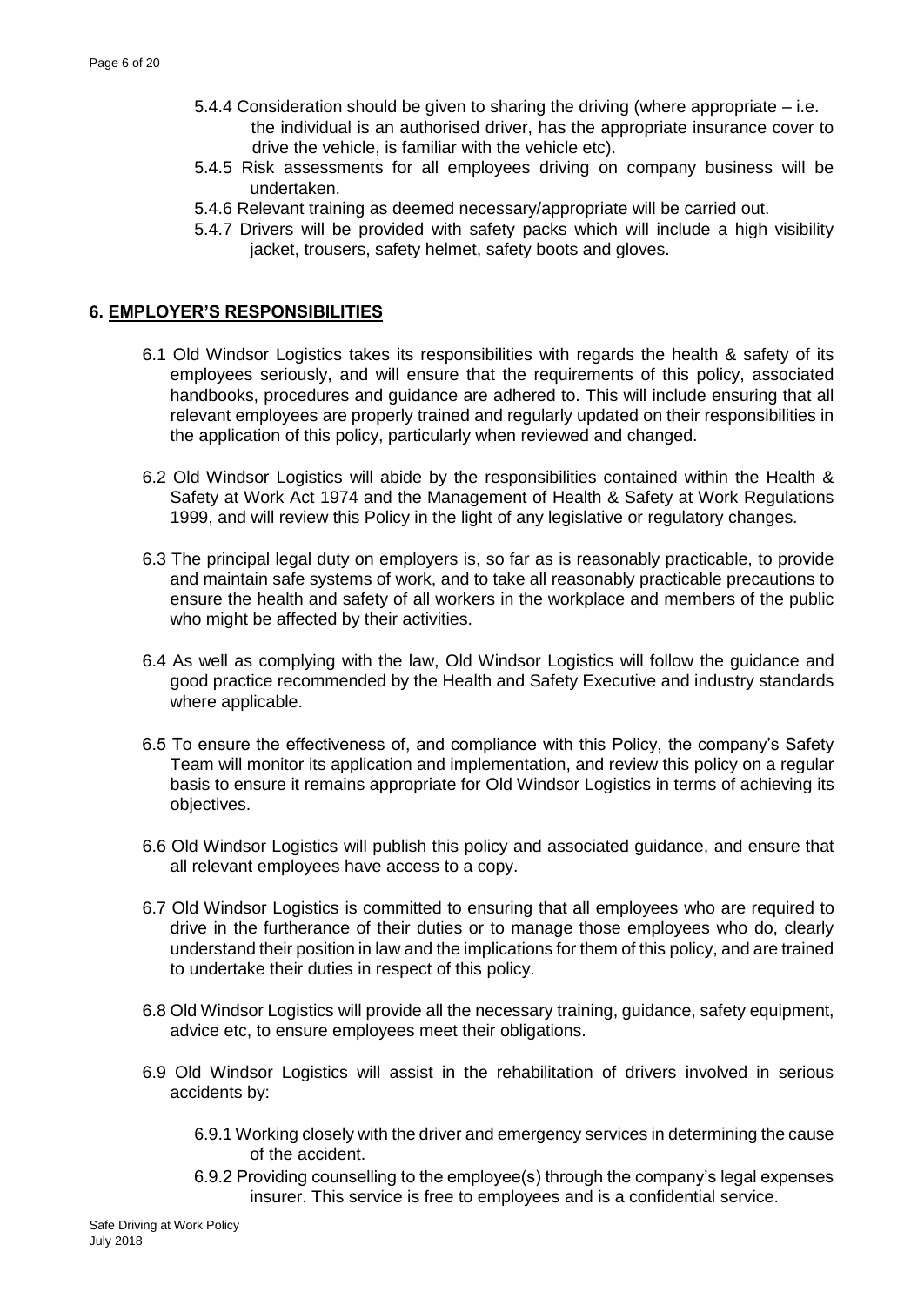- 6.9.3 Having on-going discussions with the driver to determine whether they are able to carry out their duties.
- 6.9.4 Identifying whether further driver training is required.

## **7. SUPERVISOR'S RESPONSIBILITIES**

- 7.1 Old Windsor Logistics expect supervisors to promote 'safe driving' within the workplace and ensure safe practices are being used. Supervisors have a responsibility to assist the company in meeting its obligations, and to the staff they manage to ensure they meet and fulfil their duties whilst driving on company business. The overall aim is to ensure (as far as possible) employees who drive on company business are placed in a 'low risk' category and have all the necessary tools/training to achieve this. Supervisors will be responsible for ensuring:
	- 7.1.1 That new starters and existing employees who drive on company business understand their responsibilities.
	- 7.1.2 Staff who drive on company business have signed the employee declaration, have undertaken a risk assessment and any additional training needs identified.
	- 7.1.3 They discuss the outcome of the assessment with the driver to identify any actions arising (e.g. further training etc) and ensure that timescales are put in place.
	- 7.1.4 Staff have been issued with a high visibility jacket, and any other personal safety equipment that is appropriate.
	- 7.1.5 Identifying those most at risk.
	- 7.1.6 The driver participates in any additional training identified.
	- 7.1.7 MOT and insurance checks for non-company car drivers are carried out annually and on renewal of such documents.
	- 7.1.8 Following an accident through driving on company business, discuss with the employee concerned to record the cause of the accident, who was responsible, whether any further training is required etc, following completion of the road accident checklist by the driver.
	- 7.1.9 They report to their Manager any dangerous working practices or occurrences/ habits of drivers that they become aware of (e.g. aggressive or dangerous driving habits, near miss instances, bumps etc).
- 7.2 To assist supervisors in their duties suitable training will be provided.

## **8. EMPLOYEE'S RESPONSIBILITIES**

- 8.1 Whilst the company has responsibilities to its employees under Health & Safety legislation, any employee who is required to drive in the course of their duties has the following personal responsibilities which must be adhered to in order to comply with the law and of the requirements of this policy. These responsibilities are applicable to all employees who drive on company business – whether using a Company Vehicle or Private Vehicle. Any employee who cannot comply with these requirements will not be allowed to drive on company business.
- 8.2 All employees have a legal duty to take care of their own and others' health and safety and to co-operate with management in meeting their obligations. Employees need to recognise this responsibility and act accordingly.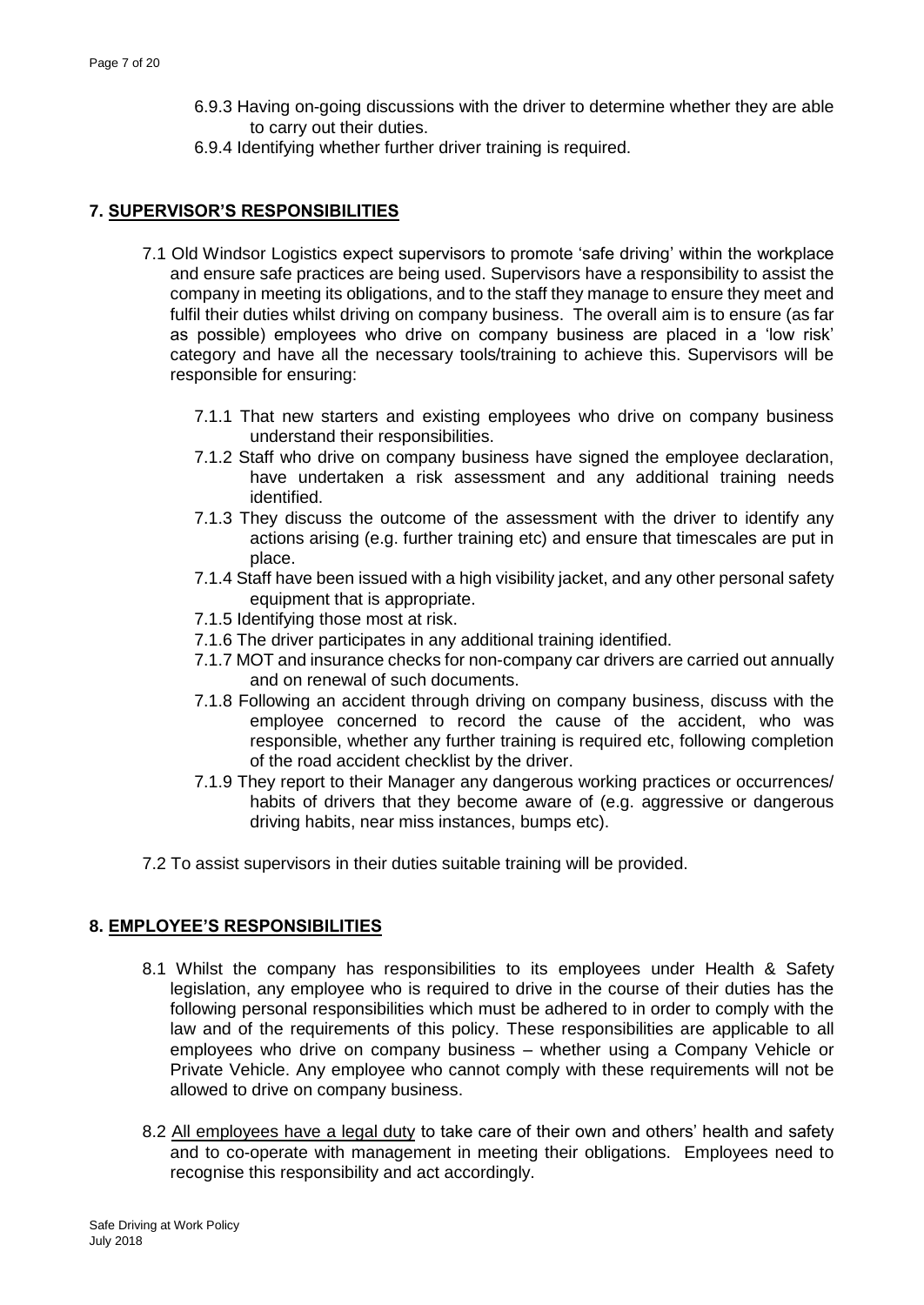- 8.3 To comply with this policy, employees:
	- 8.3.1 Must operate within the law at all times.
	- 8.3.2 Are prohibited from drinking/using illegal/recreational drugs and driving.
	- 8.3.3 Must notify their supervisor if they are taking any medication that might affect their driving.
	- 8.3.4 Will be required to give consideration as to whether the journey is essential before commencing – other means of conducting the business may be more effective or alternative means of travel could be used.
	- 8.3.5 Will observe speed limits at all times.
	- 8.3.6 Will be familiar with the vehicle they are to drive.
	- 8.3.7 Will be responsible and courteous road users at all times, and will act as an ambassador for Old Windsor Logistics.
	- 8.3.8 Will use the items provided for their safety should the need arise (e.g. high visibility jacket, safety helmet etc.).
	- 8.3.9 Will, in the event of an accident, adhere to the prescribed accident procedure.
	- 8.3.10 Agree to adhere to the requirements of this policy.
	- 8.3.11 Hold a valid UK driving licence.
	- 8.3.12 Ensure all vehicles used for company business (whether a Company Vehicle or Private Vehicle) are taxed, insured for business use and have a valid MOT certificate (for employees using a Private Vehicle the insurance policy must state 'business use' - 'occasional business use' will not be acceptable).
	- 8.3.13 Inform their supervisor immediately if they no longer hold a valid driving licence or if any fines or penalties are awarded against them (irrespective of whether on company business or using the vehicle for private use), or any other reason that may mean they no longer qualify as an authorised driver.
	- 8.3.14 Inform their supervisor immediately of any change of circumstance that will affect their driving ability and risk rating (e.g. penalty points, change of vehicle, increase in mileage, medical condition etc.).
	- 8.3.15 Assist management by contributing effectively to reducing risk by undertaking risk assessments, training, reporting any dangerous practices etc.
	- 8.3.16 Ensure vehicles are serviced at regular intervals and in accordance with the manufacturer's recommended intervals (although it is not a requirement for employees using their own vehicle for the vehicle to have a service history, it is mandatory that the vehicle is serviced in accordance with the manufacturers recommended intervals).
	- 8.3.17 Be medically fit to drive and use any corrective eyewear prescribed.
	- 8.3.18 Advise their supervisor if told not to drive by a member of the medical profession, due to a medical condition, or if taking medication that may affect their driving.
	- 8.3.19 Take responsibility for any fines, traffic offences or other breaches of the law committed when driving on company business.
	- 8.3.20 To ensure that these requirements are met before driving on company business. All employees will be required to sign a declaration to confirm that they have read and understand the requirements placed upon them when driving on behalf of Old Windsor Logistics.
- 8.4 Old Windsor Logistics will not accept responsibility for an employee who breaks the law when driving on company business. Dependent upon the seriousness of the incident, the company disciplinary procedures may be invoked and/or the driver may be prevented from driving on company business. Disciplinary procedures will always be commenced if an employee is found to have been driving under the influence of drugs or alcohol whilst driving on company business.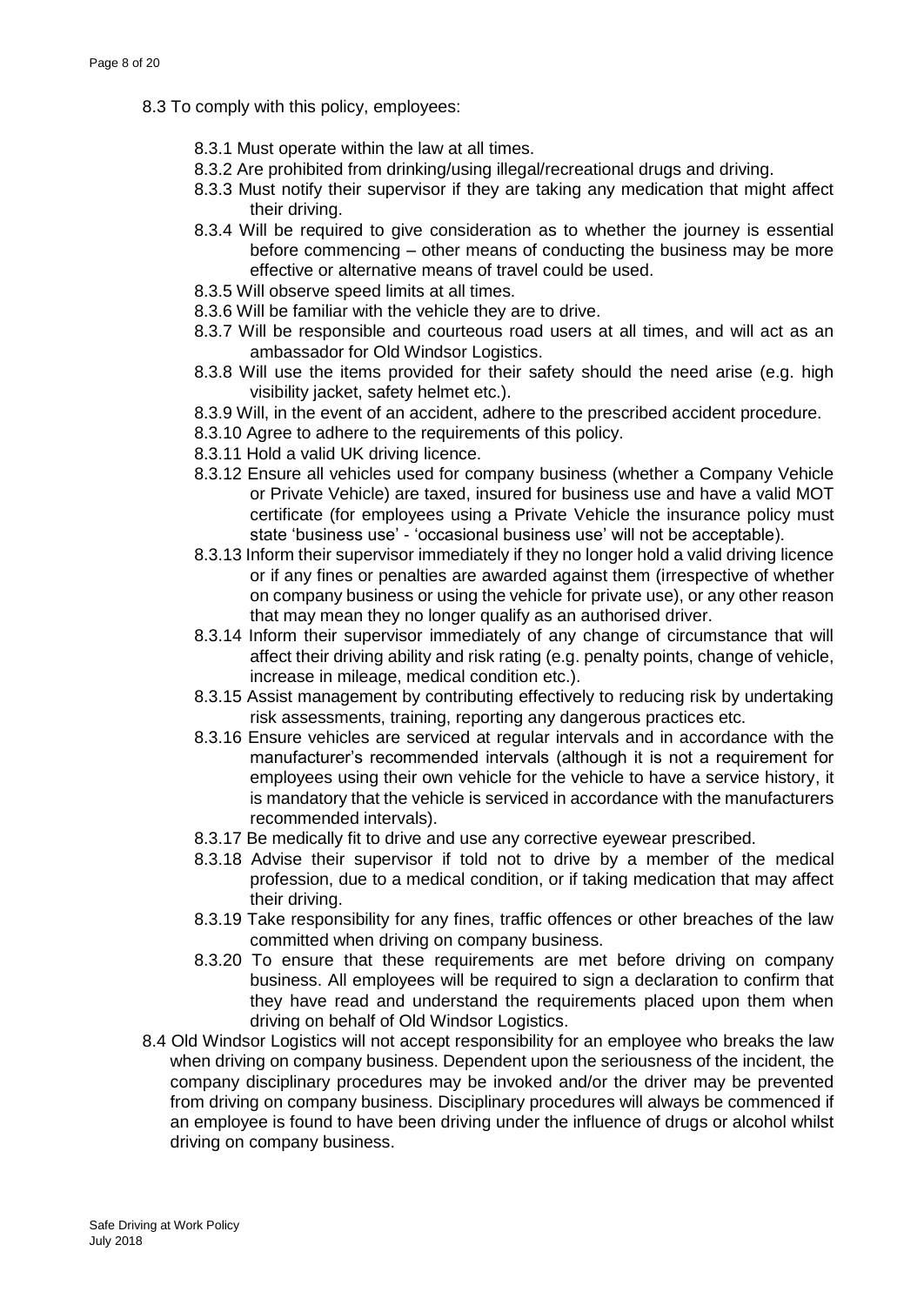### **9. ACCOUNTABILITY**

- 9.1 Old Windsor Logistics directors will be responsible for ensuring that this policy is implemented in all areas of activity and for considering the implications arising from policy decisions they make. Regular reports will be considered by the company's Safety Team on the effect that directors decisions have had on the application of this policy.
- 9.2 The Safety Team will be responsible for monitoring the effectiveness of this policy and implementing policy changes to reflect legislative and regulatory changes, and good practice on the basis of advice from the Health & Safety Manager.
- 9.3 The Directors will hold the Safety Team accountable for taking steps to ensure that this policy is promoted, understood and implemented by all employees. This responsibility encompasses the following requirements:
	- 9.3.1 All relevant employees are aware of this policy.
	- 9.3.2 All relevant employees are trained on this policy's requirements.
	- 9.3.3 Monitoring records are collected in accordance with company policies and procedures.
	- 9.3.4 Disciplinary procedures are invoked where appropriate against employees whose actions are inconsistent with the Policy.

#### **10. RISK ASSESSMENT**

- 10.1 Risk assessments will be conducted for each job/task involving driving for work, for each employee expected to drive as part of their duties, and for each new type of vehicle selected for use by the company.
- 10.2 Managers must ensure that risk assessments have been conducted for any job/task, new employee or vehicle within their area of control. They must also ensure needs or control measures identified by risk assessments are carried out, and must administer control measures in line with the company policy.
- 10.3 Job/task risk assessment:
	- 10.3.1 Each job or task which includes driving for work will be risk-assessed and appropriate control measures will be introduced.
	- 10.3.2 The supervisor will complete a job/task risk assessment for each task in their area of control which involves any degree of driving for work.
	- 10.3.3 Once completed a copy of the risk assessment should be passed to the health and safety manager for review, and recording.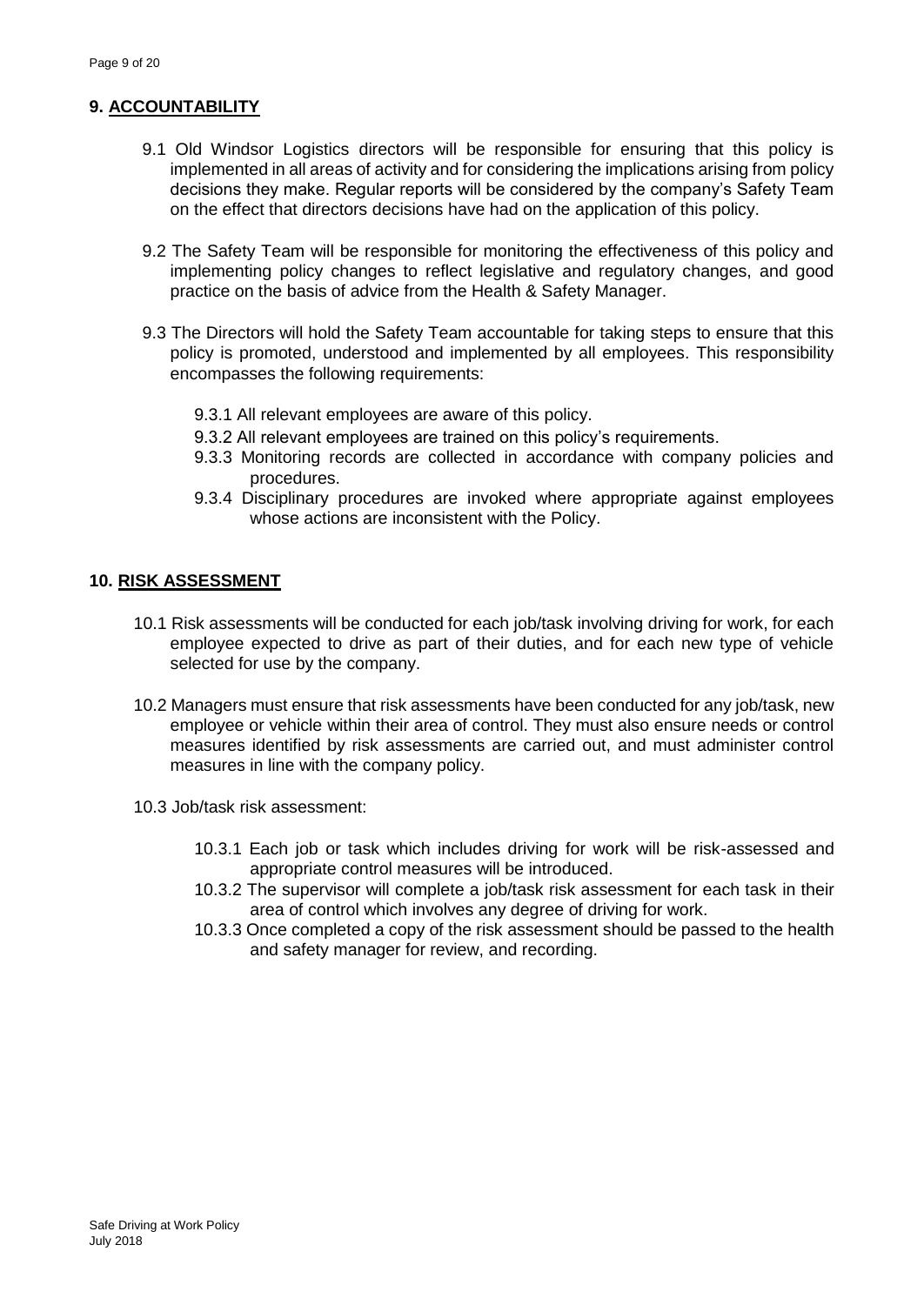10.4 Driver risk assessment:

- 10.4.1 All employees, and all new employees as part of their induction programme, will complete an assessment which is designed to identify those drivers facing higher than average driving risk and recommend appropriate training to subsequently minimise this risk.
- 10.4.2 Once completed a copy of the assessment should be passed to the health and safety manager for recording.
- 10.5 Vehicle risk assessment:
	- 10.5.1 The assessment to determine the safety and suitability of any type of vehicle used for driving at work will be conducted by the fleet manager.
	- 10.5.2 Once completed a copy of the risk assessment should be passed to the health and safety manager for review, and recording.
- 10.6 Review of assessments:
	- 10.6.1 Risk assessments will be reviewed, and where required reassessed, by the supervisor and health and safety manager every 12 months or sooner if:
		- 10.6.1.1 A new type of vehicle is considered for purchase.
		- 10.6.1.2 There is a change in an employee's responsibilities that results in a significant change in the amount of driving required.
		- 10.6.1.3 There is an accident, near miss or breakdown or other significant occurrence.
		- 10.6.1.4 There is a significant change in the environment in which the vehicles are used.
		- 10.6.1.5 There is any change in the driver's circumstances that may affect their ability to drive.
	- 10.6.2 The findings of the risk assessments will be used as part of an overall risk analysis to ensure the company has a programme of continuous safety improvement.

## **11. ELIGIBILITY TO DRIVE**

- 11.1 **Drivers:**
	- 11.1.1 The company will undertake a number of assessments to determine the suitability of the individual to the driving at work task and any employee will be deemed an appropriate candicate for a job involving driving at work if the following criteria are met:
		- 11.1.1.1 The DVLA Licence check confirms a current valid licence.
		- 11.1.1.2 Accident and prosecution history are reviewed.
		- 11.1.1.3 Health and eyesight declarations are not adverse.
		- 11.1.1.4 An assessment is completed.
		- 11.1.1.5 Appropriate training, as identified by the assessment, has been completed.
	- 11.1.2 Upon commencement of employment and thereafter on an annual basis drivers will be required to declare their fitness to drive by completing the form shown in Appendix A.
	- 11.1.3 Only authorised employees may drive a company vehicle.
- 11.2 Unacceptable Risk Drivers: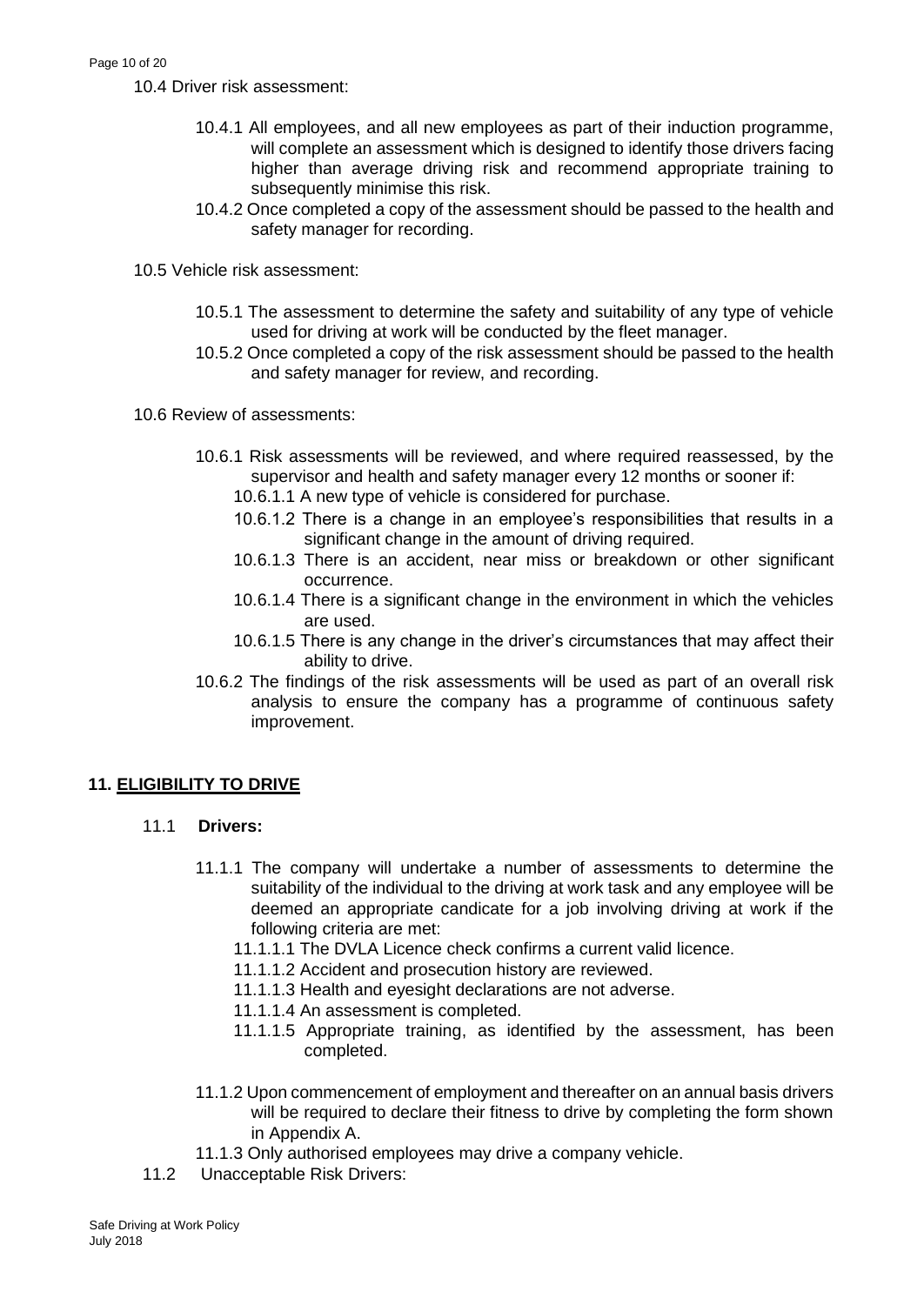- 11.2.1 When a driver has become an unacceptable risk (e.g. penalty points, convictions, at fault accidents etc.), appropriate steps will be taken to reduce the problem, e.g. additional training. Depending on the circumstances there may be a recommendation that the driver be suspended from all driving duties until such time that he/she can achieve a satisfactory standard of driving and not put themselves or others at risk.
- 11.2.2 If a driver becomes an unacceptable risk and has already completed an assessment, then he/she will be expected to attend a driver training course as soon as possible, to improve their driving skills.
- 11.2.3 On successful completion of the training course and once the certificate has been received, the driver should be informed and resume driving duties and be issued with a letter to this effect. He/she should be reminded that if further incidents occur putting the driver and/or others at risk disciplinary action may be taken and the vehicle may be withdrawn (in respect of company vehicle drivers).
- 11.2.4 Should the driver continually put themselves and others at risk by reckless actions and/or continual flaunting of the company rules and the law, then disciplinary action could result in allowances being withdrawn or even dismissal from the company.
- 11.2.5 The company will do all they can to prevent their drivers from becoming an unacceptable risk by ensuring risk assessments, training etc. are carried out.
- **11.2.6** By maintaining a record of drivers' accidents managers will be in a position to make an early judgement that a driver is not maintaining the required standard of driving and take the appropriate action.

## 11.3 **Non-authorised Drivers:**

- 11.3.1 Old Windsor Logistics **will not** authorise employees to drive on company business if one or more of the following criteria are met:
	- 11.3.1.1 Anyone that is banned from driving.
	- 11.3.1.2 Anyone not holding a current UK driving licence.
	- 11.3.1.3 Anyone who has not signed the employee declaration.
	- 11.3.1.4 Anyone who has not completed the risk assessment process.
	- 11.3.1.5 Any medical condition that prevents the employee from driving.
	- 11.3.1.6 Anyone on medication that will affect their driving capabilities.
	- 11.3.1.7 Learner drivers are not permitted to drive company vehicles.
	- 11.3.1.8 Anyone who has not read the policy, handbook and associated documents.
	- 11.3.1.9 Anyone under the influence of drink and/or drugs (illegal or recreational).
	- 11.3.1.10 Anyone who has not held a valid UK driving licence for 12 months or more (for Company Vehicle drivers only).
	- **11.3.1.11** Anyone under the age of 21 (for Company Vehicle drivers only).

## 11.4 **Training and Assessment**

- 11.4.1 A Driving at work induction will be provided for all employees who are expected to drive as a normal part of their work.
- 11.4.2 The Company will provide appropriate training where the assessment identifies a need.
- 11.4.3 Wherever possible the training will be conducted within the employee's normal work hours. Employees are expected to make reasonable adjustments to their schedules and commitments in order to attend training.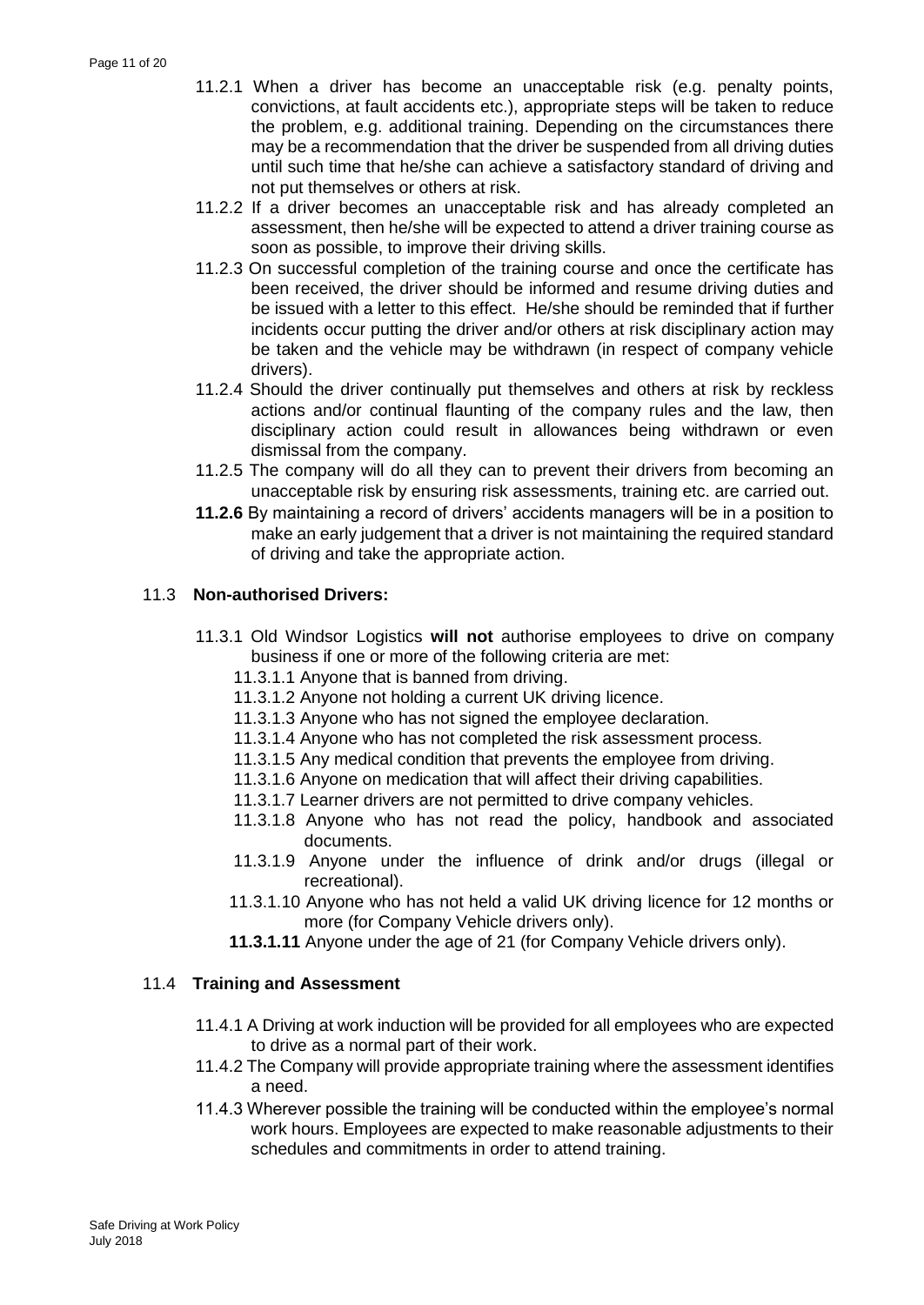- 12.1 Vehicles provided by the company for use on company business will be selected according to their suitability for purpose as well as meeting the requirements of the policy.
- 12.2 The Safety Officer will keep a record of all vehicles used for driving at work. This record will contain the following information:
	- 12.2.1 Vehicle make and model.
	- 12.2.2 Results of any inspection prior to selection or delivery of the vehicle.
	- 12.2.3 The details of the person responsible for day to day running of the vehicle.
	- 12.2.4 What the vehicle will be used for and any restrictions on its use.
	- 12.2.5 Manufacturers' instructions regarding maintenance and servicing procedures and frequency.
	- 12.2.6 Licensing and insurance requirements for the vehicle.
	- 12.2.7 Procedures for handling defects and faults, and procedures for the reporting and recording of these.
	- 12.2.8 Any precautions that need to be taken by employees when using, inspecting or maintaining the vehicle.
	- 12.2.9 Testing and maintenance history.

## 12.3 **Inspection, Testing and Maintenance for Company Vehicles**

- 12.3.1 Company Vehicle maintenance may only be conducted by qualified persons in order to take into account the manufacturers' recommended service intervals and warranties.
- 12.3.2 A maintenance log will be kept for each Company Vehicle containing all information relating to that vehicle - the servicing garage must update this upon completion of each service/inspection.
- 12.3.3 Company Vehicle inspections may be conducted in order to ensure the ongoing safety of the vehicle. When conducting an inspection the following will be considered:
	- 12.3.3.1 The manufacturer's instructions and requirements for conditions of vehicle use
	- 12.3.3.2 Any specific risk to the vehicle
	- 12.3.3.3 Intensity of use maximum working limits
	- 12.3.3.4 The environment in which it is used
	- 12.3.3.5 The purposes for which it is used
	- 12.3.3.6 Risk to health and safety which could be caused by faults or failures

## 12.4 **Pool Vehicles**

- 12.4.1 Ensuring that pool vehicles are road worthy is the responsibility of the fleet manager. Physical safety checks will be made and logged, in the presence of the driver to whom the vehicle has been issued, prior to release of the vehicle and upon it's return.
- 12.4.2 Pool vehicles will only be issued to drivers who satisfy all criteria for driving a vehicle on business.

## 12.5 **Tyres**

12.5.1 Good tyres are needed to drive safely. They affect the steering, braking and acceleration of the vehicle. Never drive with: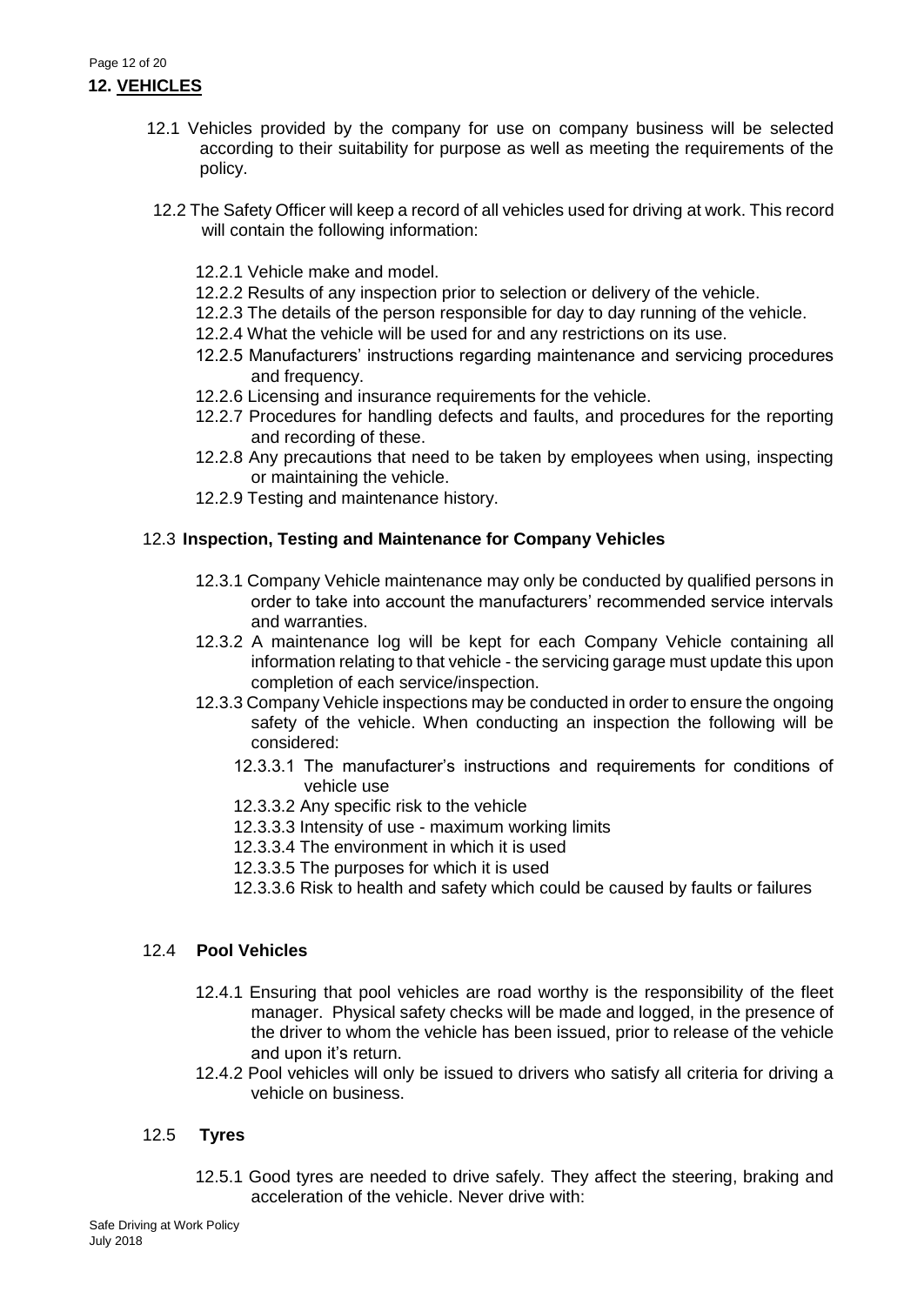- 12.5.1.1 A mix of radial and cross ply tyres.
- 12.5.1.2 Over or under inflated tyres.
- 12.5.1.3 Tyres with cuts, lumps, bulges or tears.
- 12.5.1.4 The wrong size of tyre fitted to a vehicle or trailer.

#### 12.5.2 **Minimum tread depth**

- 12.5.2.1 Most tyres have tread wear indicators, usually six or more small ribs across the bottom of the main tread grooves. When the tread surface is level with these ribs this indicates that the tyre tread is at its minimum legal depth of 1.6mm.
- 12.5.2.2 The purpose of tyre tread is to dispense surface water on the road. Below 3.0mm of tread, insufficient surface water is dispersed to allow safe driving. Consequently, it is company policy for tyres to be replaced once the depth of tread reaches 3.0mm.

#### 12.5.3 **Check tyre pressures**

12.5.3.1 Look in the vehicle handbook or consult a garage or tyre dealer for the recommended pressures. You should check the pressure at least every week and only when the tyres are cold. Even a short trip to the local garage will warm up the tyre and raise the pressure.

#### 12.6 **Daily and Weekly Maintenance Checks**

- 12.6.1 A **daily inspection** should be carried out to check that:
	- 12.6.1.1 There are no obvious faults.
	- 12.6.1.2 There has been no damage to the vehicle.
	- 12.6.1.3 Mirrors are in the correct position.
	- 12.6.1.4 The fuel level is sufficient for the journey.
	- 12.6.1.5 Windows are clean and undamaged.

#### 12.6.2 A **weekly inspection** to check that:

- 12.6.2.1 Tyre pressures are correct (refer to the manufacturer's handbook).
- 12.6.2.2 Tyre tread depth is greater than the company minimum requirement of 3.0mm.
- 12.6.2.3 Tyres should be free from cracks, worn patches and bulges, particularly on the sides.
- 12.6.2.4 Lights, windscreen washers, wipers and indicators are in working order.
- 12.6.2.5 Oil and water levels are satisfactory.
- 12.6.2.6 Any service/maintenance requirements have been complied with.

#### 12.6.3 Remember **POWER** when checking your vehicle:

- **P** etrol/diesel
- **O** il (engine oil level)
- **W** ater (cooling system and screen wash)
- **E** lectrics (bulbs, battery, controls)
- **R** ubber (tyres, windscreen wiper blades)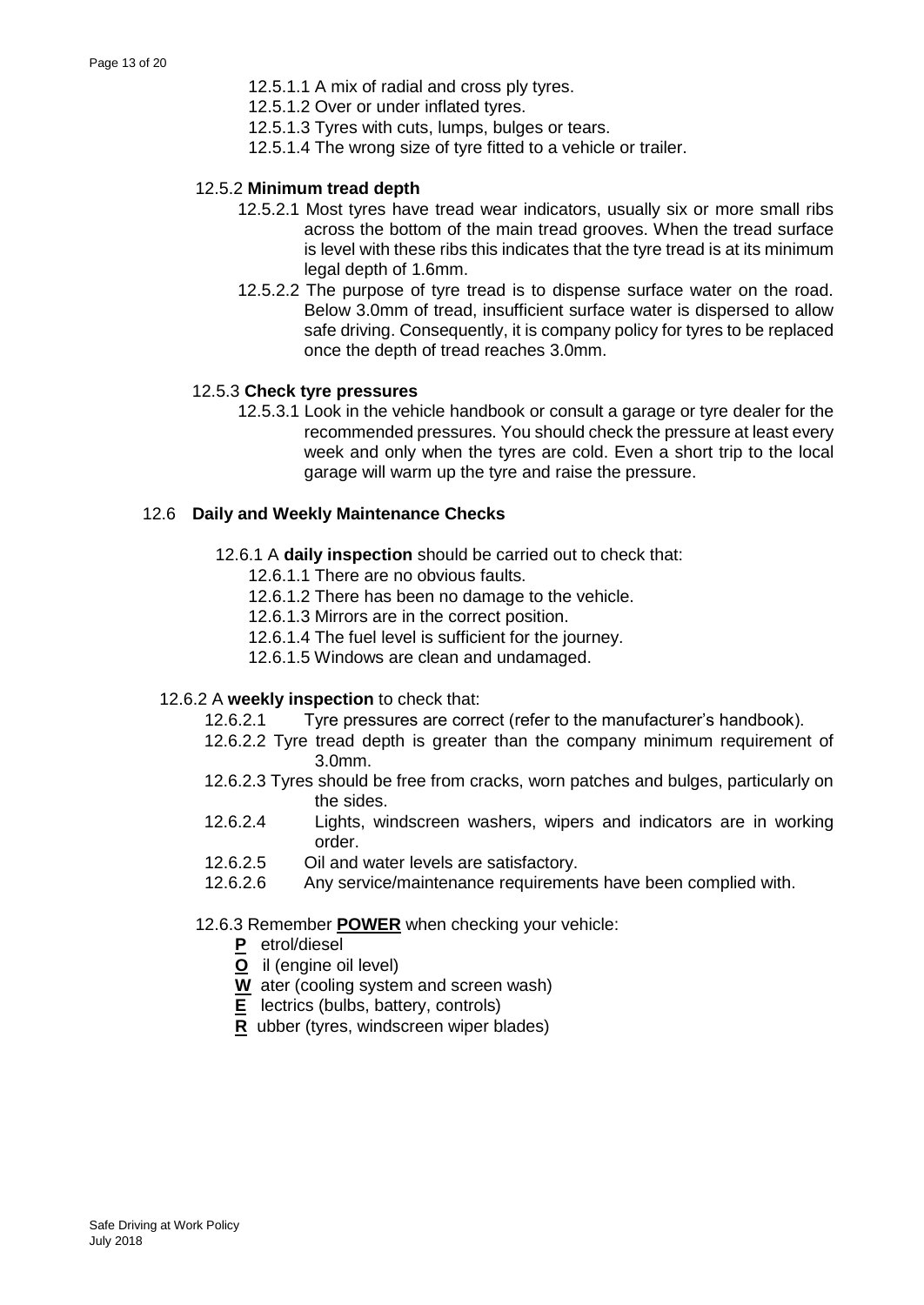## **13. MOBILE PHONES, OTHER INTERACTIVE COMMUNICATION DEVICES AND SATELLITE NAVIGATION SYSTEMS**

- 13.1 The use of hand held mobile phones whilst driving is illegal and expressly forbidden.
- 13.2 The sending/typing and reading/receiving of text messages whilst driving is also expressly forbidden.
- 13.3 Old Windsor Logistics do not require any employee to make or receive phone calls whilst driving, even if a legal hands free kit has been issued/installed.
- 13.4 Should, however, the employee wish to use a mobile phone whilst driving with a legally compliant hands free operation, then this is not against the law and it is solely at the employee's discretion to do so.
- 13.5 In these circumstances the employee should be aware that the likelihood of being involved in an accident increases with the depth/intensity of the phone conversation. As a result the subject matter and duration of the call should be kept to a minimum. Employees choosing to use a mobile phone with hands free operation whilst driving should only do so when it is seen as being relatively safe to do so.
- 13.6 When driving circumstances dictate that full concentration is required, such as negotiating through town centres, navigating across roundabouts, driving at speed on motorways, then mobile phones should not be used. When stationary in a queue of traffic or driving at low speed on motorways or dual carriageways when the volume of traffic is low, it may be relatively safer to participate in a low level mobile phone conversation.
- 13.7 Instigating a phone call using a hands free mobile phone operation whilst driving should only be undertaken by use of the phone's speed dial facility. Dialling of telephone numbers should only be undertaken whilst parked.
- 13.8 The use of other interactive communication devices which are capable of sending and/or receiving oral or written messages, facsimile documents, still or moving images, providing access to the internet or the use of 'palm pilots', 'Blackberries' and C.B's are expressly forbidden whilst driving.
- 13.9 Satellite navigation equipment/systems must be used in a manner that will not distract drivers' attention e.g. having to look at the screen due to sound mute.

## **14. DRIVERS HANDBOOK**

- 14.1 The Old Windsor Logistics Driver Handbook, which has been designed to provide you with safety information on all aspects of driving, must be read in conjunction with this Safe Driving at Work Policy.
- 14.2 The contents of this handbook form part of our Safe Driving at Work Policy and consequently must be adhered to /implemented at all times.

## **15. DRUGS AND ALCOHOL**

15.1 Prescribed drugs and over the counter medicines may also affect your driving ability. Refer to the relevant information leaflet provided and if you have any concerns regarding medicines and driving, contact your GP or pharmacist for further information and advice.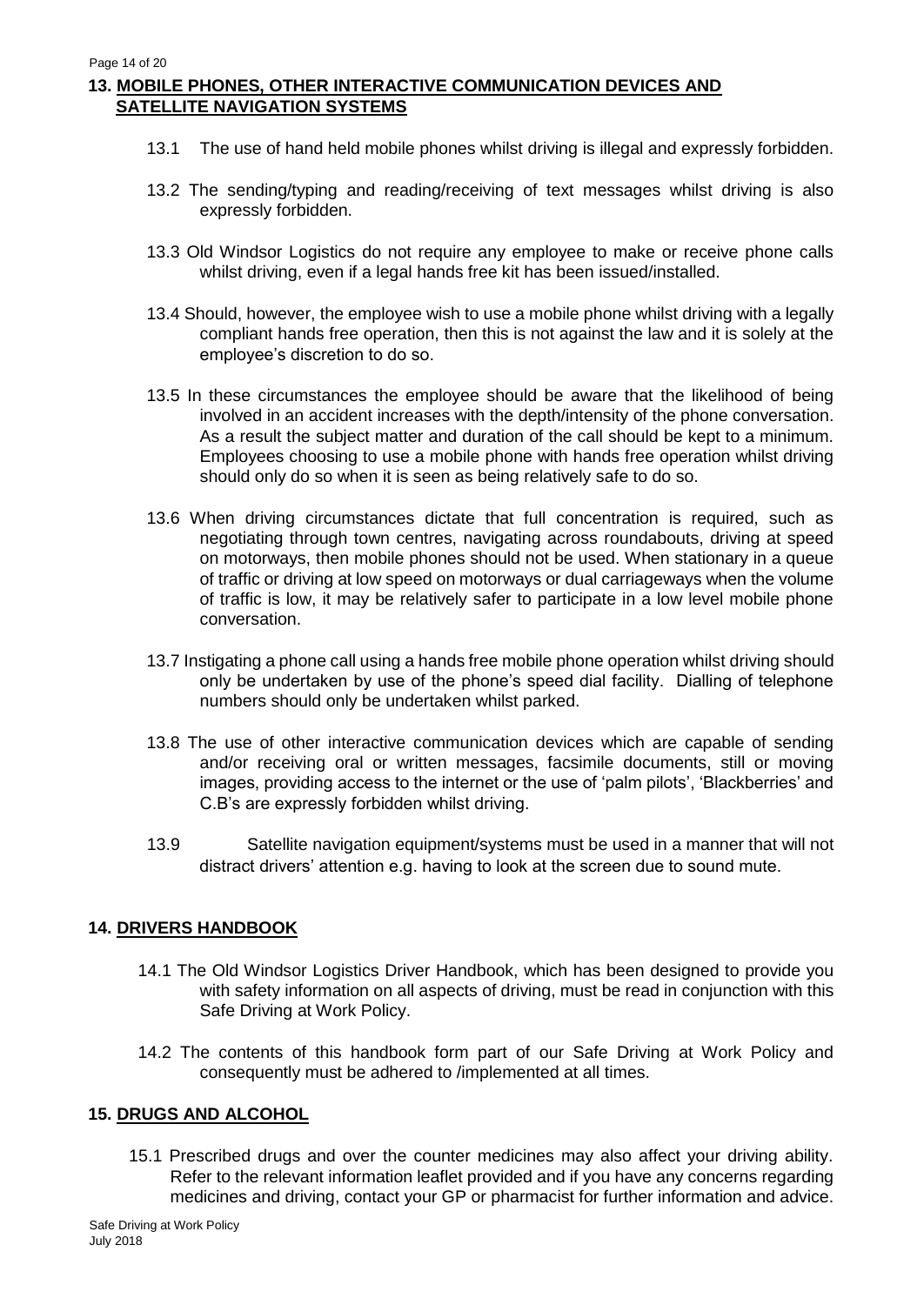Many over the counter medicines, for example cold relief or hay fever remedies cause drowsiness - if they do, ask if there are alternatives that will not adversely affect your ability to drive.

- 15.2 If you are taking medication that might affect your driving you must inform your supervisor.
- 15.3 The company will not accept responsibility for any incident if you are found to be under the influence of alcohol or drugs
- 15.4 Any employee driving on Company business found to be driving under the influence of illegal/recreational drugs or in excess of the legal alcohol limit will be subject to the disciplinary procedure.
- 15.5 Please refer to the Old Windsor Logistics Driver Handbook for the full Drug & Alcohol Policy.

## **16.** '**WORKPLACE' SMOKING**

- **16.1** A vehicle used on company business is classed as 'your place of work' whilst undertaking that journey.
- **16.2** The following regulations apply to 'workplace' smoking:
	- 16.2.1 The Smoke Free (Exemption and Vehicles) Regulations 2007 came into force in England on 1 July 2007.
	- 16.2.2 The Smoke Free (Exemptions, Vehicles, Penalties and Discounted Amounts) Regulations (Northern Ireland) 2007 came into force in Northern Ireland on 30 April 2007.
	- 16.2.3 The Smoke Free Premises (Wales) Regulations 2007 came into force in Wales on 2 April 2007
	- 16.2.4 The Prohibition of Smoking in Certain Premises (Scotland) Regulations 2006 came into force in Scotland on 26 March 2006.
- 16.3 Although these regulations vary (in Scotland, the regulations can be interpreted to apply only to vans), Old Windsor Logistics operate a complete no smoking policy in all Company Vehicles and Private Vehicles used by more than one person. Examples:
	- 16.3.1 A company vehicle used solely by one employee and not used by anyone else for work either as a driver or passenger is exempt and does not need to be smoke free.
	- 16.3.2 A privately owned vehicle used occasionally for business purposes is exempt.
	- 16.3.3 A vehicle shared by one or more employees but only ever used by one at a time (a pool vehicle) is covered by the ban and must be smoke free **at all times.**
	- 16.3.4 A chauffer driven car is covered by the ban and must be smoke free **at all times.**
	- 16.3.5 A van used by two employees, one who smokes and another who doesn't is covered by the ban and must be smoke free **at all times.**
	- **16.3.6** A vehicle used by tow plus employees all of whom smoke is covered by the ban and must be smoke free **at all times**
	- 16.3.7 A vehicle that would otherwise be smoke free but which has a roof that can be stowed or removed will not be required to be smoke free when the roof is completely stowed/removed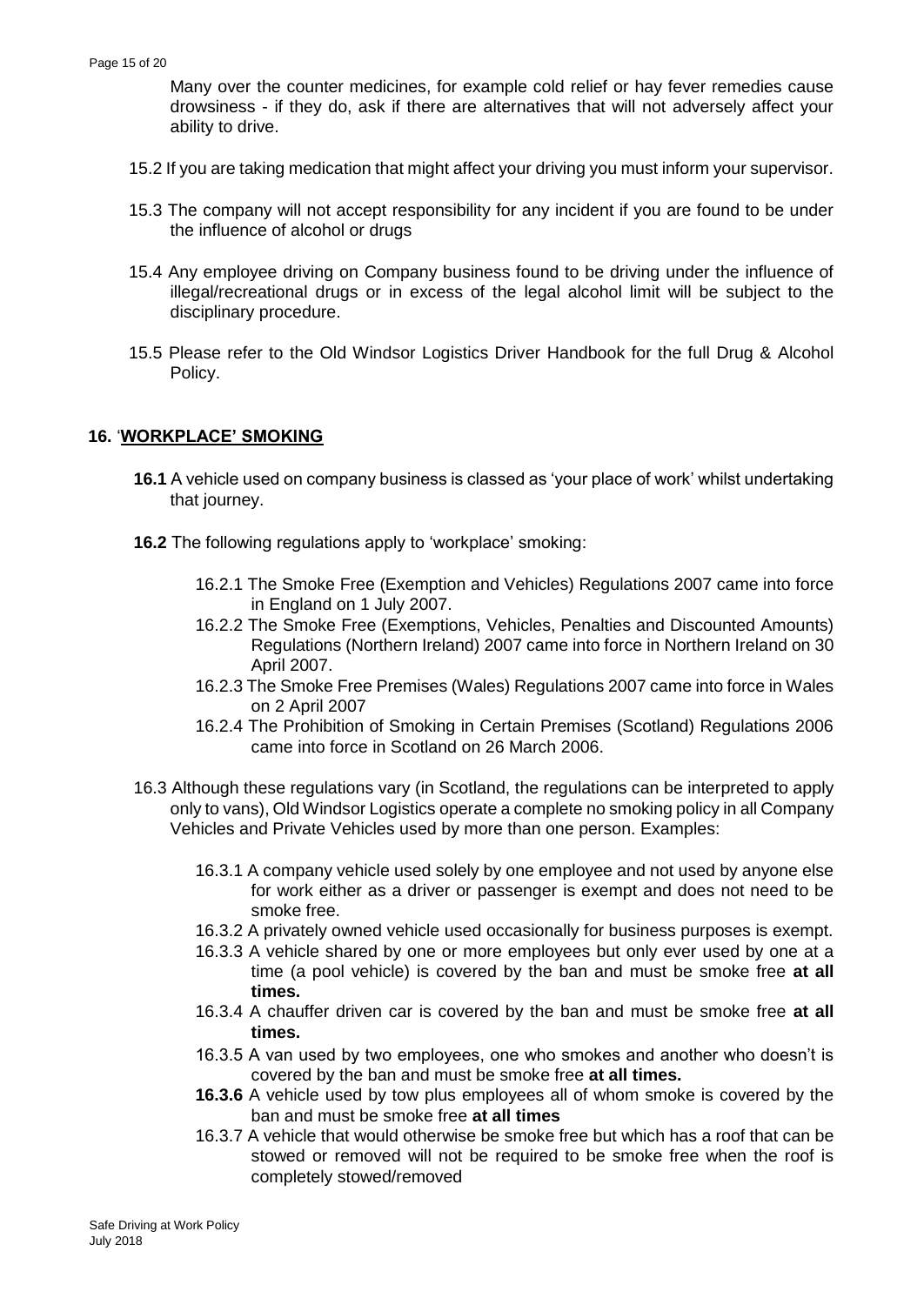- 16.4 All vehicles covered by the ban should display no-smoking signs (the no-smoking symbol at least 70mm in diameter for England, 75mm in diameter for Wales and Northern Ireland, no size requirement for Scotland) in each compartment of the vehicle in which people can sit (penalty for non-compliance is a fixed penalty notice of £200 *(or £150 if paid within 15 days)* or a maximum fine of £1,000 if convicted by a court).
- 16.5 The company has a duty to prevent smoking in smoke free vehicles (the penalty for breach is a maximum fine of £2,500 on conviction). Compliance requires the taking of reasonable steps, which might include (in addition to displaying signs):
	- 16.5.1 Removing ashtrays
	- 16.5.2 Introducing a smoke free policy
	- **16.5.3** Training of staff to understand the new law and their responsibilities under it (individuals caught can be issued with a fixed penalty notice of £50 *(or £30 if paid within 15 days)* or a maximum fine of £200 on conviction).

#### **17. MOTORING OFFENCES**

- 17.1 If an offence is committed whilst driving on company business, employees will be liable for any fines arising from this. Employees must be guided by any signs, speed restrictions or instructions given – the company is not responsible for employees' actions or subsequent fines.
- 17.2 Any endorsements received (whether driving on company business or privately), must be notified immediately to the employee's supervisor. Failure to do so may result in disciplinary action.
- 17.3 Where an employee is specifically required to drive as part of their job, and is disqualified from driving for any reason during employment, then subject to their ability to make suitable alternative travel arrangements which meet the requirements of their job without detriment to service, then dismissal may be inevitable, although the possibility of alternative work will first be considered. If the only alternative work available is at a lower salary than the staff member is currently receiving, no salary protection will be provided. Where a staff member is in receipt of car allowance or Car Cash Equivalent, this will be rescinded for the period of suspension of their driving licence. Likewise, where a staff member has a Company Vehicle, they will be expected to return it for the period of suspension of their driving licence.

## **18. COSHH**

- 18.1 A COSHH risk assessment will be carried out on every hazardous substance that employees come into contact with and the results will be made available to each employee.
- 18.2 A register of all COSHH and HASMAT incidents will be kept on file at the main office.

#### **19. ACCIDENT AND INCIDENT REPORTING**

- 19.1 All minor accidents and near misses will be reported to the Health and Safety officer who will depending on the circumstances decide on the appropriate action to be taken.
- 19.2 The health and Safety Officer will report to the HSE any accidents, dangerous occurrences and reportable diseases as defined in RIDDOR using form F2508 or by contacting the incident contact centre.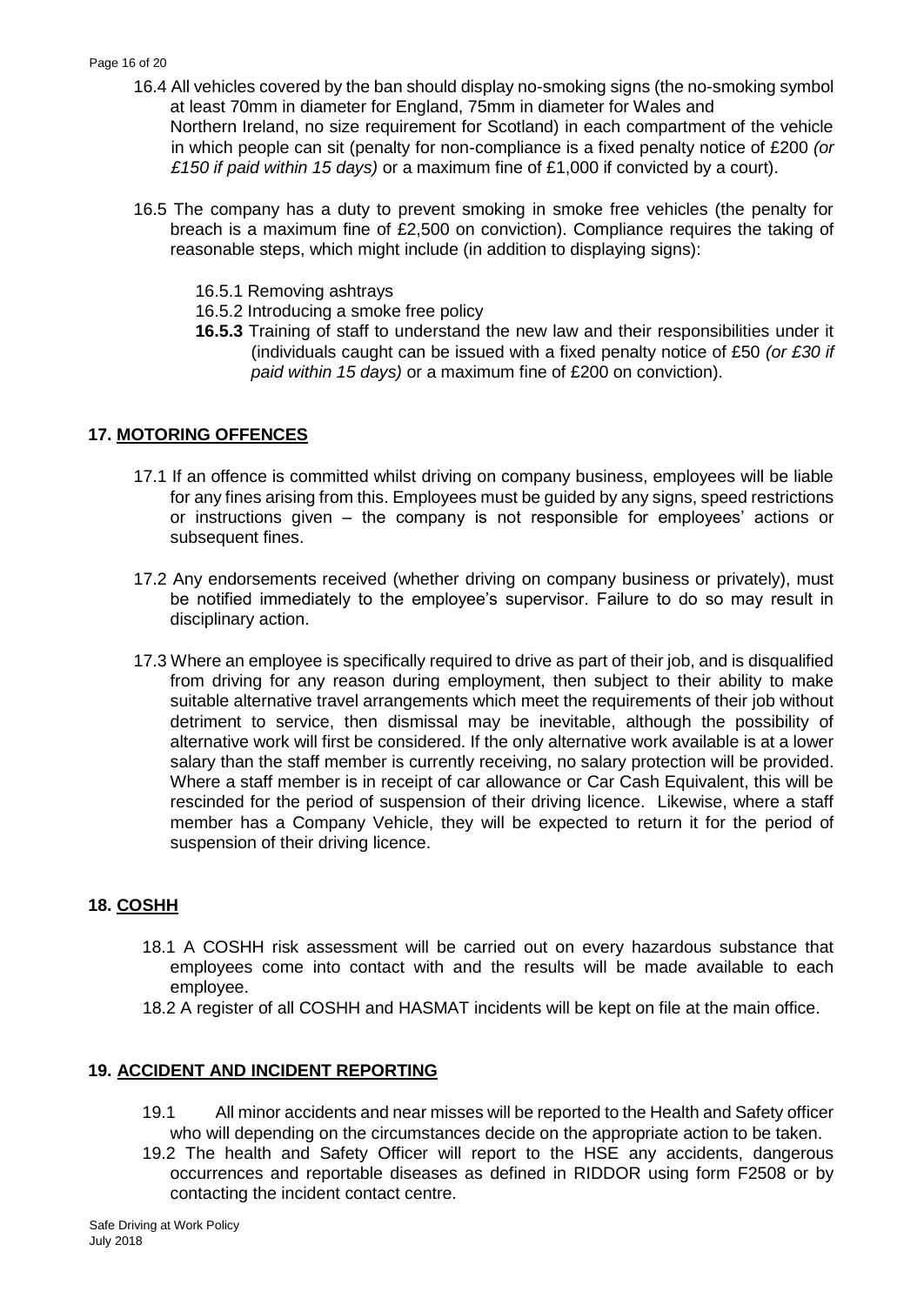#### **20. REVIEW**

.

- **20.1** Old Windsor Logistics will review this policy regularly to ensure that this policy and practices remain effective, keep up-to-date with legislative and regulatory change, reflect good practice guidance, and continue to be capable of achieving the stated objectives.
	- 20.1.1 The Health & Safety Manager will ensure that Old Windsor Logistics is kept upto-date with any relevant driving standards and legislation changes and will review policies and procedures accordingly.

#### **21 RECORD KEEPING**

21.1 This policy is subject to the company's standard issue and revision control procedures as defined by the Health and Safety Policy.

**APPENDIX A** 

## **EMPLOYEES DRIVING ON COMPANY BUSINESS**

## **EMPLOYEE DECLARATION**

I declare that I have not omitted any facts or information that affect my ability to drive or would prohibit me from driving on company business.

I agree to advise my manager of any material changes in my circumstances relating to driving.

I agree to be bound by the provisions of this policy and Company Vehicle Handbook\*.

I confirm that I have read and accept this agreement and all associated documents.

I confirm I hold a valid UK driving licence.

I agree to provide my original driving licence, MOT\*, insurance certificate\*, and service history\* (if requested) on an annual basis and will advise my line manager immediately of any changes during the year.

I have read and understand the contents of the vehicle policy, procedure and guidance and will abide by the rules laid down.

\*where appropriate

Signed……………………………………… ……... Print Name………………………………………… (Employee)

Date…………………………………………………

Safe Driving at Work Policy July 2018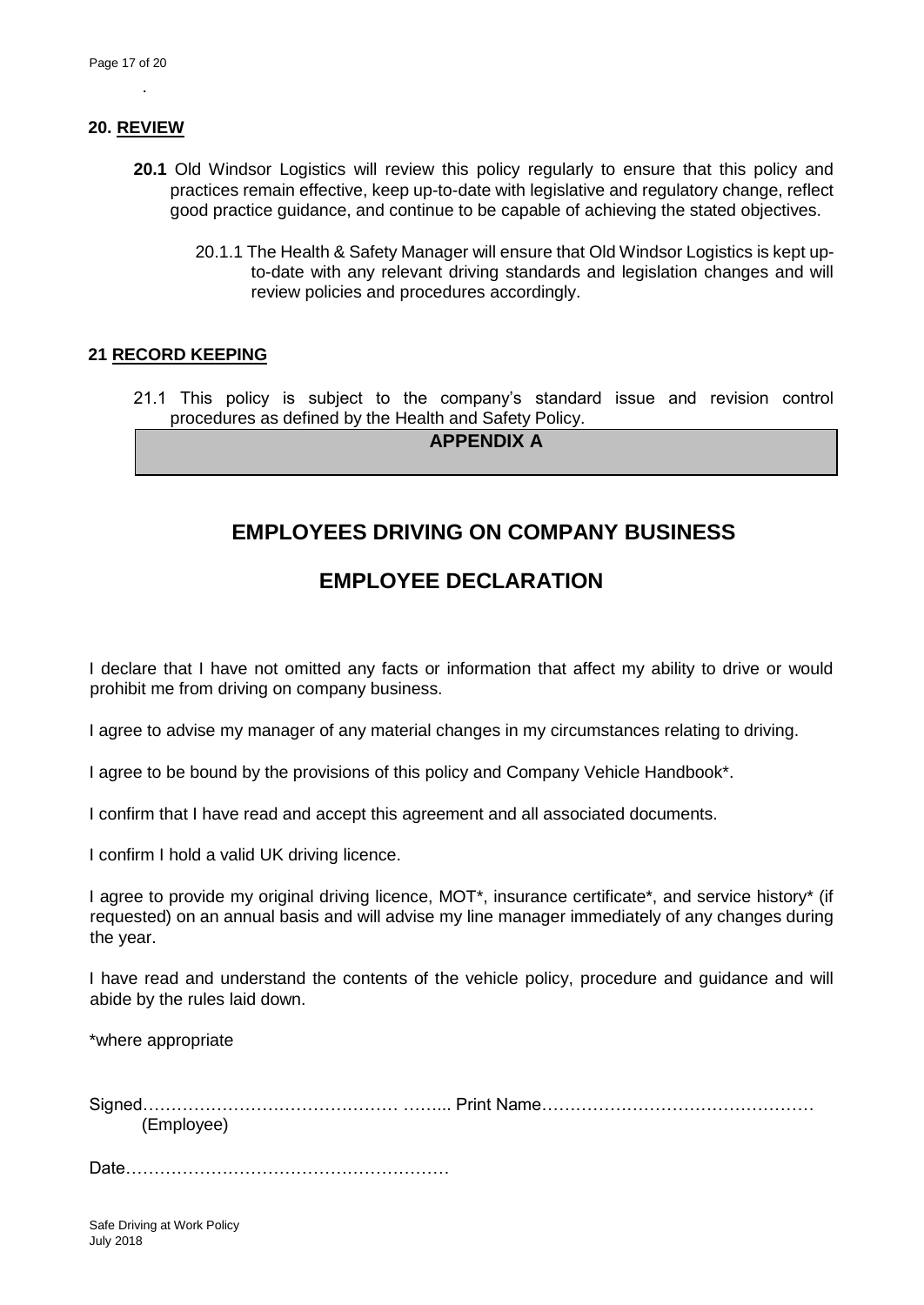| (Supervisor) |  |
|--------------|--|

## **To be retained by supervisor**

## **APPENDIX B**

## **DRIVER HEALTH SCREENING QUESTIONNAIRE**

| Name:       | Date of Birth: |
|-------------|----------------|
|             |                |
| Department: | ⊤el: i         |

- 1. Please complete the questionnaire below, providing as much detail as possible about any treatments and/or medications at the end of the form.
- 2. The questionnaire will be used to assess whether there are any health issues relevant to your fitness to drive. Further assessment by an Occupational Health Specialist (OHS) may be required. The medical questionnaire will remain confidential in your Occupational Health Record.
- 3. When you have completed the questionnaire, please send it directly to the following person:

Do you have/or have you had since your last driver health screen:

| П  | Fainting episodes / blackouts / attacks of dizziness / fits.                                                                       | Yes / No           |
|----|------------------------------------------------------------------------------------------------------------------------------------|--------------------|
| П  | head injury / concussion                                                                                                           | Yes / No           |
| П  | respiratory or sleep disorders e.g. sleep apnoea                                                                                   | Yes / No           |
| П  | diabetes                                                                                                                           | Yes / No           |
| П  | mental ill-health e.g. depression, anxiety, psychiatric<br>illnesses                                                               | Yes / No           |
| П  | Problems related to alcohol or drug usage or dependency?                                                                           | Yes / No           |
|    | joint problems / musculoskeletal disorders e.g. arthritis,<br>sports injury, neck/shoulder pain, leg pain, amputation of a<br>limb | Yes /<br><b>No</b> |
| П. | visual disorders e.g. cataracts, tunnel vision, loss of<br>effective vision in either or both eye                                  | Yes /<br><b>No</b> |
| П  | Have you had your eye-sight tested in the last 2 years?                                                                            | Yes / No           |
| П  | Hearing disorders / deafness to the extent of preventing<br>communication by telephone?                                            | Yes / No           |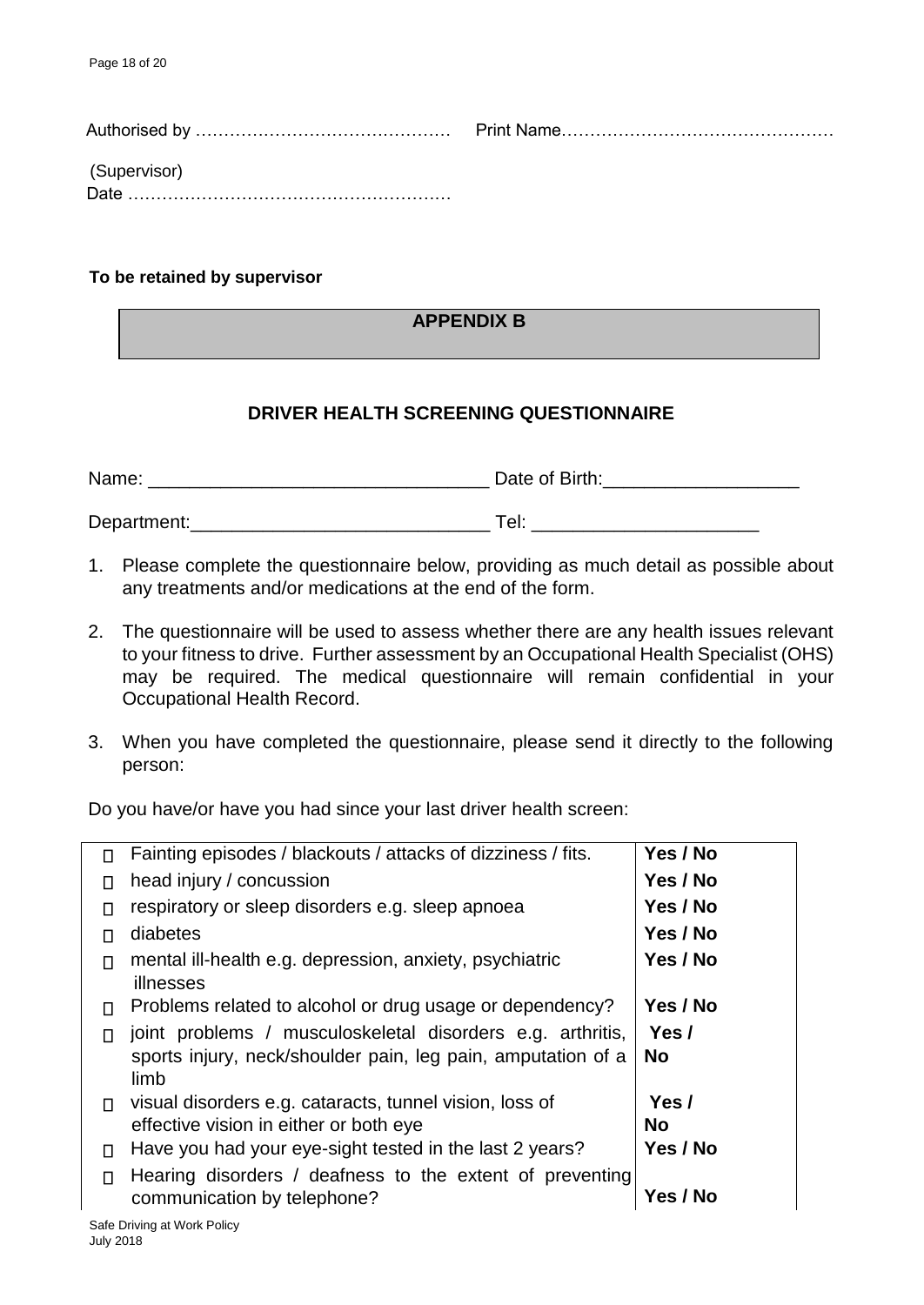|    | Page 19 of 20                                                                                                                                                  |          |
|----|----------------------------------------------------------------------------------------------------------------------------------------------------------------|----------|
| П. | cardiovascular disorder, gastrial fibrillation                                                                                                                 | Yes / No |
|    | renal disorders                                                                                                                                                | Yes / No |
| П. | Are you taking any regular medication (either prescribed or Yes / No<br>purchased over the counter)<br>Have you ever been denied a driving licence or had your |          |
|    | licence suspended on health grounds                                                                                                                            | Yes / No |

If you have answered **Yes** to any questions please provide further details below (using extra paper if necessary):

| Question<br>number | <b>Date</b><br>started | Date ended<br>(leave blank<br>if ongoing) | <b>Details</b> |
|--------------------|------------------------|-------------------------------------------|----------------|
|                    |                        |                                           |                |
|                    |                        |                                           |                |
|                    |                        |                                           |                |

I understand that my employer will be notified of the outcome of this assessment, but that specific medical details will remain confidential in my Occupational Health Record. I agree to a copy of the outcome form(s) being sent to the Insurance Sector/Insurers for any necessary action.

In signing this questionnaire you confirm that all information provided is true to the best of your knowledge.

Signature: \_\_\_\_\_\_\_\_\_\_\_\_\_\_\_\_\_\_\_\_\_\_\_\_\_\_\_\_\_\_\_\_Date: \_\_\_\_\_\_\_\_\_\_\_\_\_\_\_\_\_\_\_\_\_\_\_\_

Print Name:

For OHS use only

Outcome:

- □ Fit for driving duties
- □ Refer to Occupational Physician

\_\_\_\_\_\_\_\_\_\_\_\_\_\_\_\_\_\_\_\_\_\_\_\_\_\_\_\_\_\_\_\_\_\_\_\_\_\_\_\_\_\_

Fit for driving duties with the following restrictions: Routine call due:

□ Age 45 yrs

 $\Box$  In 5 years